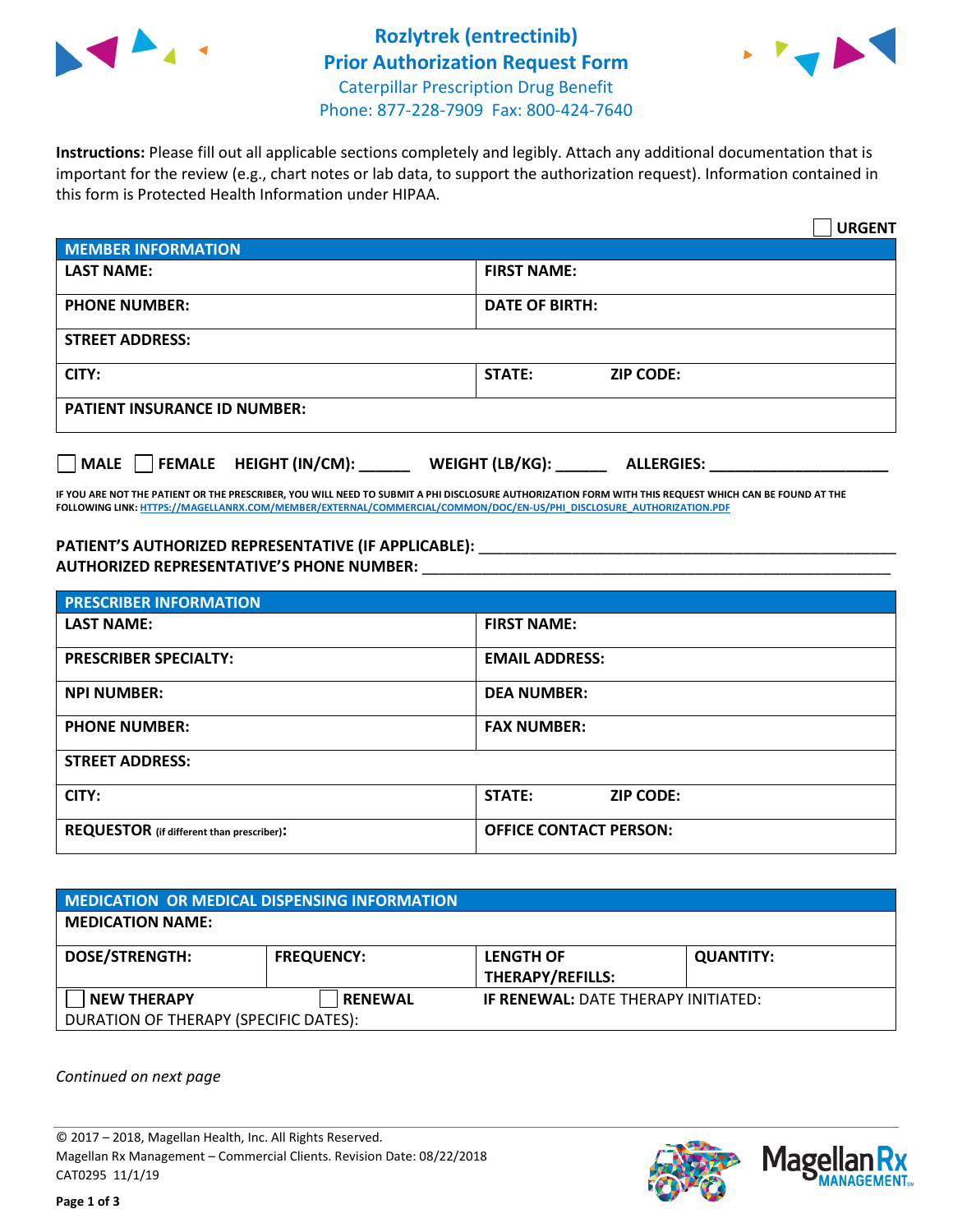



**Mage** 

**ANAGEMENT**<sub>SM</sub>

| MEMBER'S LAST NAME: NAME:                                                                                                                                       | <b>MEMBER'S FIRST NAME:</b>                                                                                                                                                                                                                                                                                                  |                                                                                                                                                                                                                                |  |
|-----------------------------------------------------------------------------------------------------------------------------------------------------------------|------------------------------------------------------------------------------------------------------------------------------------------------------------------------------------------------------------------------------------------------------------------------------------------------------------------------------|--------------------------------------------------------------------------------------------------------------------------------------------------------------------------------------------------------------------------------|--|
|                                                                                                                                                                 | 1. HAS THE PATIENT TRIED ANY OTHER MEDICATIONS FOR THIS CONDITION?                                                                                                                                                                                                                                                           | YES (if yes, complete below)<br><b>NO</b>                                                                                                                                                                                      |  |
| <b>MEDICATION/THERAPY (SPECIFY</b><br>DRUG NAME AND DOSAGE):                                                                                                    | <b>DURATION OF THERAPY (SPECIFY</b><br>DATES):                                                                                                                                                                                                                                                                               | <b>RESPONSE/REASON FOR</b><br><b>FAILURE/ALLERGY:</b>                                                                                                                                                                          |  |
| <b>2. LIST DIAGNOSES:</b>                                                                                                                                       |                                                                                                                                                                                                                                                                                                                              | <b>ICD-10:</b>                                                                                                                                                                                                                 |  |
| □ Non-small cell lung cancer<br>□ Locally advanced or metastatic solid tumor<br>□ Other diagnosis: _________________________ICD-10_____________________________ |                                                                                                                                                                                                                                                                                                                              |                                                                                                                                                                                                                                |  |
| PRIOR AUTHORIZATION.                                                                                                                                            | 3. REQUIRED CLINICAL INFORMATION: PLEASE PROVIDE ALL RELEVANT CLINICAL INFORMATION TO SUPPORT A                                                                                                                                                                                                                              |                                                                                                                                                                                                                                |  |
| <b>Clinical Information:</b>                                                                                                                                    |                                                                                                                                                                                                                                                                                                                              |                                                                                                                                                                                                                                |  |
|                                                                                                                                                                 | Does the patient have metastatic non-small cell lung cancer (NSCLC)? $\Box$ Yes $\Box$ No Please submit documentation                                                                                                                                                                                                        |                                                                                                                                                                                                                                |  |
|                                                                                                                                                                 | Does the patient have a metastatic solid tumor? $\Box$ Yes $\Box$ No Please submit documentation                                                                                                                                                                                                                             |                                                                                                                                                                                                                                |  |
| morbidity? $\Box$ Yes $\Box$ No Please submit documentation                                                                                                     | Does the patient have a a locally advanced solid tumor for which surgical resection would likely result in severe                                                                                                                                                                                                            |                                                                                                                                                                                                                                |  |
| $\Box$ Yes $\Box$ No Please submit documentation                                                                                                                | Is the patient's tumor positive for a NTRK1, NTRK2, and/or NTRK3 gene fusion?                                                                                                                                                                                                                                                |                                                                                                                                                                                                                                |  |
|                                                                                                                                                                 | Is the patient's tumor positive for a ROS-1 mutation? $\Box$ Yes $\Box$ No Please submit documentation                                                                                                                                                                                                                       |                                                                                                                                                                                                                                |  |
| $\Box$ Yes $\Box$ No                                                                                                                                            | Is the patient Eastern Cooperative Oncology Group (ECOG) performance status of 0, 1 or 2 (is ambulatory and<br>capable of all selfcare but unable to carry out any work activities; up and about more than 50% of waking hours)?                                                                                             |                                                                                                                                                                                                                                |  |
| physician feels is important to this review?                                                                                                                    |                                                                                                                                                                                                                                                                                                                              | Are there any other comments, diagnoses, symptoms, medications tried or failed, and/or any other information the                                                                                                               |  |
|                                                                                                                                                                 |                                                                                                                                                                                                                                                                                                                              |                                                                                                                                                                                                                                |  |
| information is received.                                                                                                                                        | *Please note: Not all drugs/diagnoses are covered on all plans. This request may be denied unless all required                                                                                                                                                                                                               |                                                                                                                                                                                                                                |  |
|                                                                                                                                                                 | ATTESTATION: I attest the information provided is true and accurate to the best of my knowledge. I understand that<br>the Health Plan, insurer, Medical Group or its designees may perform a routine audit and request the medical<br>information necessary to verify the accuracy of the information reported on this form. |                                                                                                                                                                                                                                |  |
|                                                                                                                                                                 | Prescriber Signature or Electronic I.D. Verification: ___________________________                                                                                                                                                                                                                                            | Date: the contract of the contract of the contract of the contract of the contract of the contract of the contract of the contract of the contract of the contract of the contract of the contract of the contract of the cont |  |
| © 2017 - 2018, Magellan Health, Inc. All Rights Reserved.                                                                                                       |                                                                                                                                                                                                                                                                                                                              |                                                                                                                                                                                                                                |  |